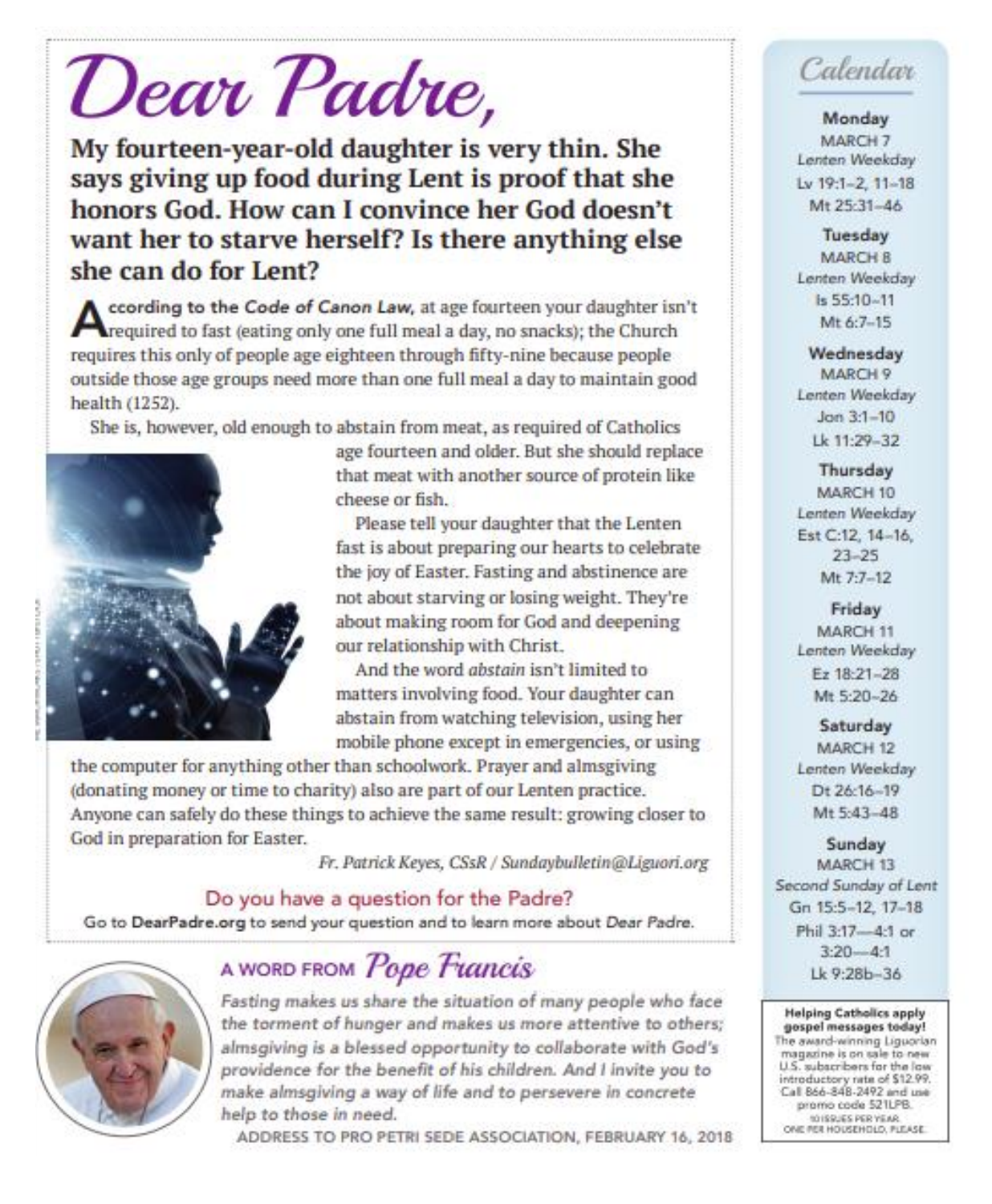

FIRST SUNDAY OF LENT  $MARCH$  6<sup>th</sup> 2022



## St. Ann Catholic Church & Our Lady of Chartres Mission *Pastor: Reverend Fr. David Milton Office phone: 228-832-2560, Hours: Monday-Friday 9am-3pm.*  Web: www.stannparishlizana.org --- Email: stanngulfport@hotmail.com



#### **St. Ann Mass Schedule & intentions**

Sat. March  $5<sup>th</sup>$  4:00pm Glen Parker  $\pm$ Sun. March 6<sup>th</sup> 9:00am of Parish Sun. March 6<sup>th</sup> 6:00pm Glen Parker <sup>+</sup> **Our Lady of Chartres Mass Schedule**  $\overline{\text{Sun}}$  March 6<sup>th</sup> 7:30am Glen Parker  $\pm$ 

**SACRAMENT OF RECONCILIATION Before Mass and by Appointment**

Monday, March 7<sup>th</sup> 8:00am Glen Parker Wednesday, March 9<sup>th</sup> 6:00pm Glen Parker March 10th 8:00am Glen Parker Thursday, March 10th 8:00am Glen Parker Friday, March 11<sup>th</sup> 8:00am Glen Parker

Saturday, March 12<sup>th</sup> 4:00pmGlen Parker<sup>+</sup> Sunday, March 13<sup>th</sup> 9:00am Int of the Parish Sunday, March 13<sup>th</sup> 6:00pm Glen Parker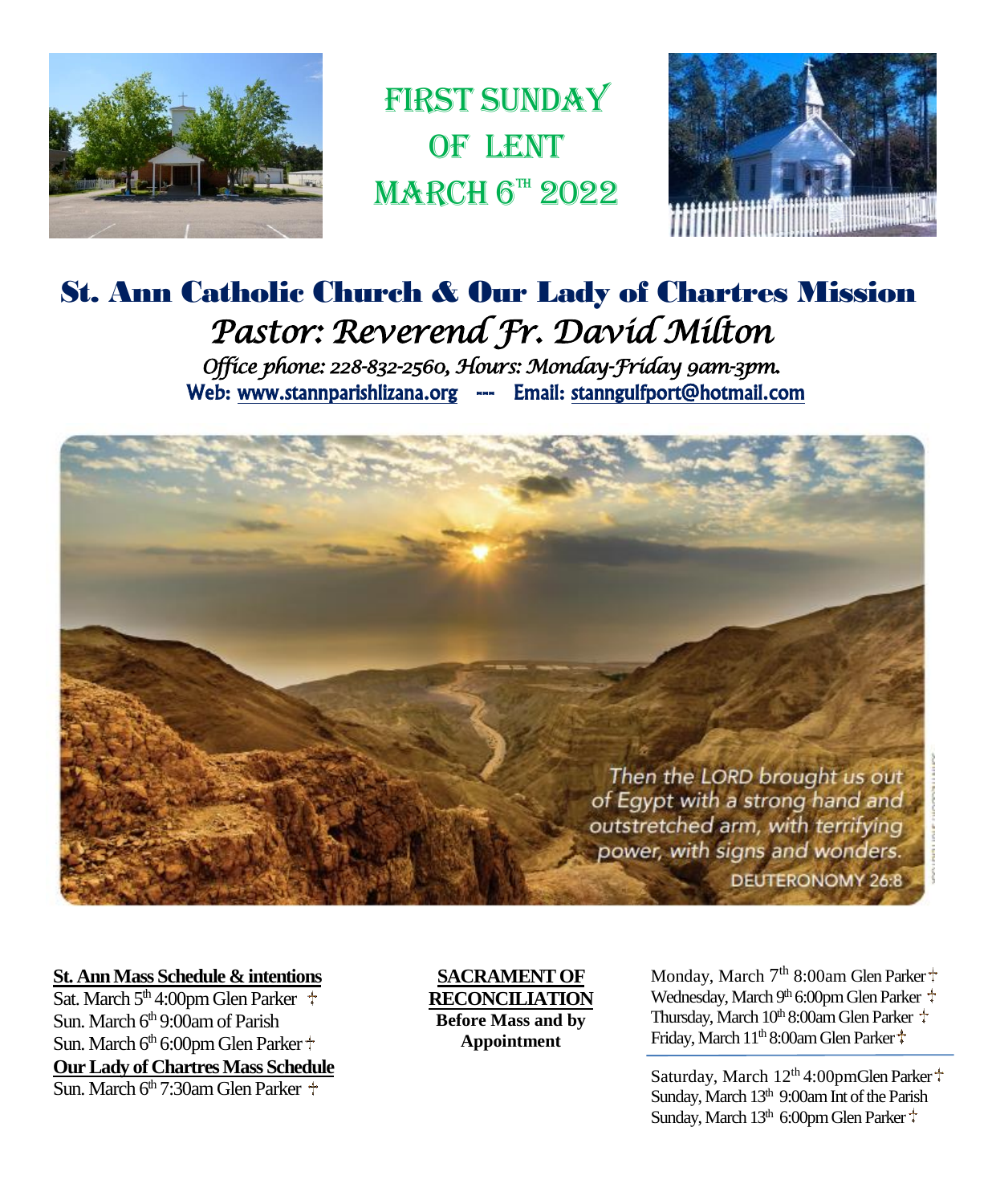## *From Father David's Desk...*

## *It's All Gift*

There is one word that could almost be erased from our religious vocabulary. That word is earn. So many of us take on a Lenten program of penance to earn God's forgiveness. Or we engage in prayer to earn indulgences that will lessen our time in purgatory. Somewhere along the line we missed the class in which the primacy of God's free gift of grace was taught. Consequently, we still might use language that emphasizes our own hard-won merit apart from God rather than freely given love as the basis of all that follows. Today's first reading refutes such thinking.

The passage from Deuteronomy contains an important creedal statement, describing the heart of ancient Israel's faith. The people were instructed by Moses to commemorate the event of their founding as the special people of God. The creedal statement was probably recited during that commemoration. The statement itself describes how God called their ancestor; from that ancestor called forth a great people, delivered those people out of slavery, and then settled them in a land that became their own. Every event was God's work. The people did nothing to deserve it. It was all gift. Why did God choose these people, make them great, free them, settle them, and provide them with abundant harvests? Because they were good? No! Because God is good. They earned nothing, deserved nothing. It was all gift.

Why is it so difficult for us to realize that we really do not give gifts to God? It's just the opposite. When it comes to God's grace, it's all gift.

FOR Reflection

- \* Spend a moment thinking about all the free gifts God has given you.
- \* Let your Lenten practice be graciousness to others.

 *With Prayers,* Fr. David

**ST. ANN STEWARDSHIP: Identifiable (36)** \$2358.00, Loose: \$470.00, Children \$21.00 **Total: \$2849.00** Ach: \$ 105.00 **OLC STEWARDSHIP: Identifiable -** \$55.00, Loose: \$132.00 - **Total**: **\$187.00**

#### **6:00PM MASS Cancellation**:

The 6:00pm Mass will be cancelled starting April  $9<sup>th</sup>$ . Should you have any questions please contact Fr. David

#### **SCHOOL Subsidy:**

Available for Catholic school students who are registered and belong to this parish. Bring the form from the respective school to Fr. David. He will sign it if the requirements are met. Thanks

#### **Lenten Adoration Schedule:**

*Adoration for First Fridays* during Lent will be from 8:30am to noon in the Adoration Chapel. *Adoration for all other days* during the Lenten season, Monday thru Friday accept for First Fridays, will remain 8:30am to 9:30am in the Chapel.

#### **STATIONS of the Cross:**

Stations of the Cross will be held each Friday during the Lenten season beginning at 6:00pm in the Church.